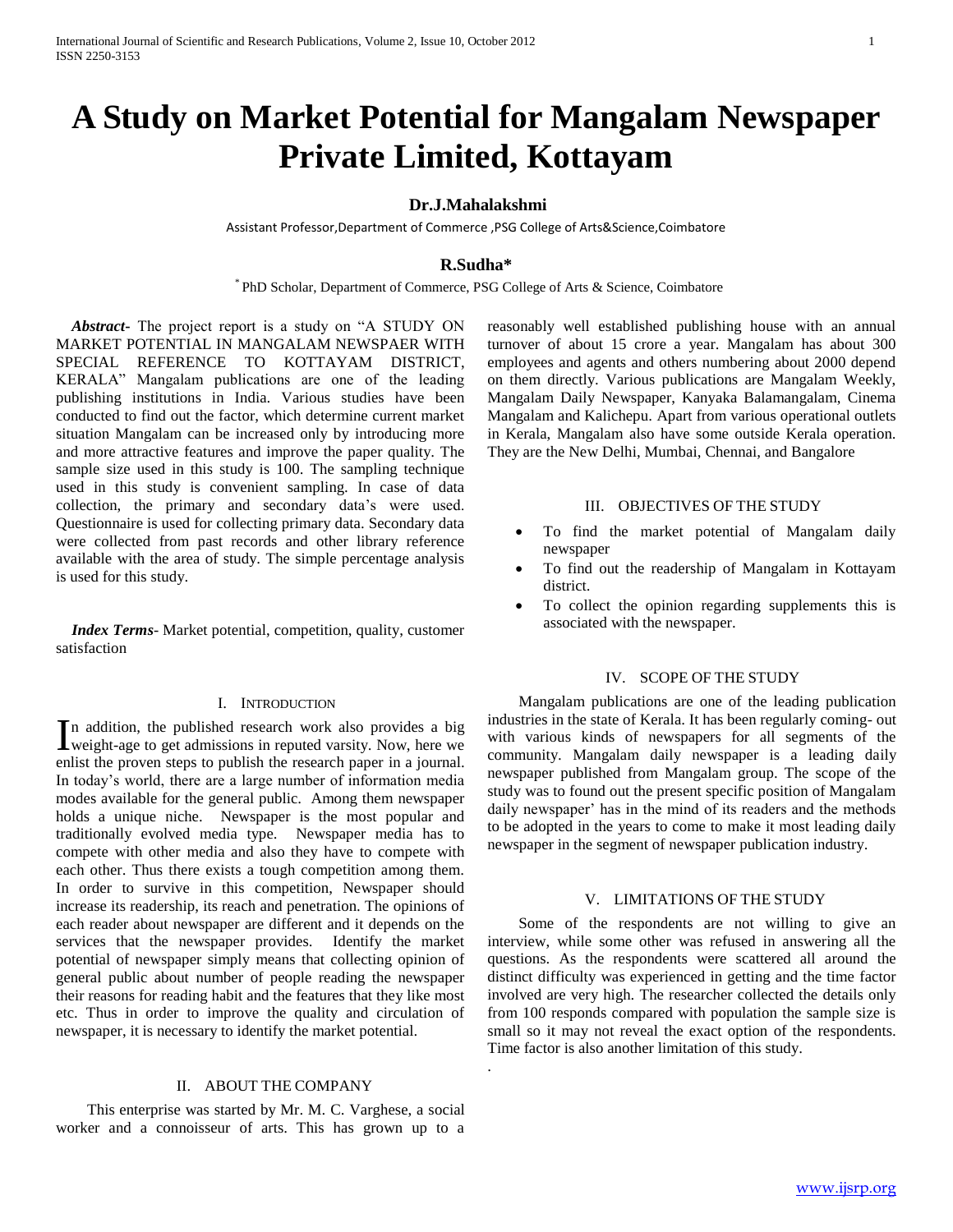#### VI. METHODOLOGY

 The study is a descriptive one. The main aim behind the study was to identify the market potential of Mangalam. Through the study, collect the opinion of the readers about Mangalam and other newspapers. The respondents are personally contacted and the data are collected through schedules.

#### VII. SOURCE OF DATA

## **PRIMARY DATA**

 Primary data are those data, which are being collected by the researcher for the first time. They are the information received directly from general public, to whom the study was conducted. In this study, primary data was collected with the help of schedules.

#### **SECONDARY DATA**

 The secondary data is collected through published and unpublished sources. Unpublished sources include, discussions held with unit chief, circulation manager, assistant circulation manager etc. of Mangalam. Information has also been collected from internet, editorials of newspapers, libraries etc.

#### VIII. SAMPLING PROCEDURE

 The sampling procedure used for the study is stratified sampling. Stratified sampling is a type of probability sampling .In this type of sampling, the entire population in which the study is conducted is divided into sub universe of homogeneous group. It is called strata and the sample is drawn from each of the strata. From each strata the researcher selects the sample randomly.

# **Table no. 1 Age group of respondents**

| S:No | Age          | No. of respondents | Percentage |
|------|--------------|--------------------|------------|
|      | Below 20     | 18                 | 18         |
|      | $20-40$      | 32                 | 32         |
|      | $40 - 60$    |                    |            |
|      | Above 60     |                    |            |
|      | <b>Total</b> | 100                | 100        |

**Source: Primary Data**

#### **Interpretation:**

 It is clear from the above table that 32% of the respondents are in the age group of 20-40 years. 28% of the respondents are in the age group of above 60.22% of the respondents is in the age group of 40-60 and the rest 18% of the respondents are below 20 years.

## **Table no: 2 Sex wise classification**

| S: No | <b>Sex</b>    | No. of respondents Percentage |  |
|-------|---------------|-------------------------------|--|
|       | Male          |                               |  |
|       | <b>Female</b> | 30                            |  |

|   | Total | <b>100</b> | 100 |
|---|-------|------------|-----|
| - | --    |            |     |

**Source: Primary Data**

#### **Interpretation:**

 From the above table it is clear that 70% of the respondents are male and 30% are female. So that most of the respondents are male.

**Table no: 3 Occupation of respondents**

| S:No | Occupation      | No.<br>of   | Percentage |
|------|-----------------|-------------|------------|
|      |                 | respondents |            |
|      | Agriculture     | 30          | 30         |
| 2    | <b>Business</b> | 25          | 25         |
| 3    | Professional    | 22          | 22         |
|      | Others          | 23          | 23         |
|      | <b>Total</b>    | 100         | 100        |

**Source: Primary Data**

#### **Interpretation:**

 It is clear from the above table that 30% of the respondents are agriculturist, 25% of the respondents are doing business, 22% of the respondents are professionalists and 23% of the respondents are doing other type of jobs. So that most of the respondents are doing agriculture.





**Source: Primary Data**

#### **Interpretation:**

 It is clear from the above chart that 35%of the respondents are in the salary of 4000-5000, 25% of the respondents are in the salary above5000, 22% of the respondents are in the salary 3000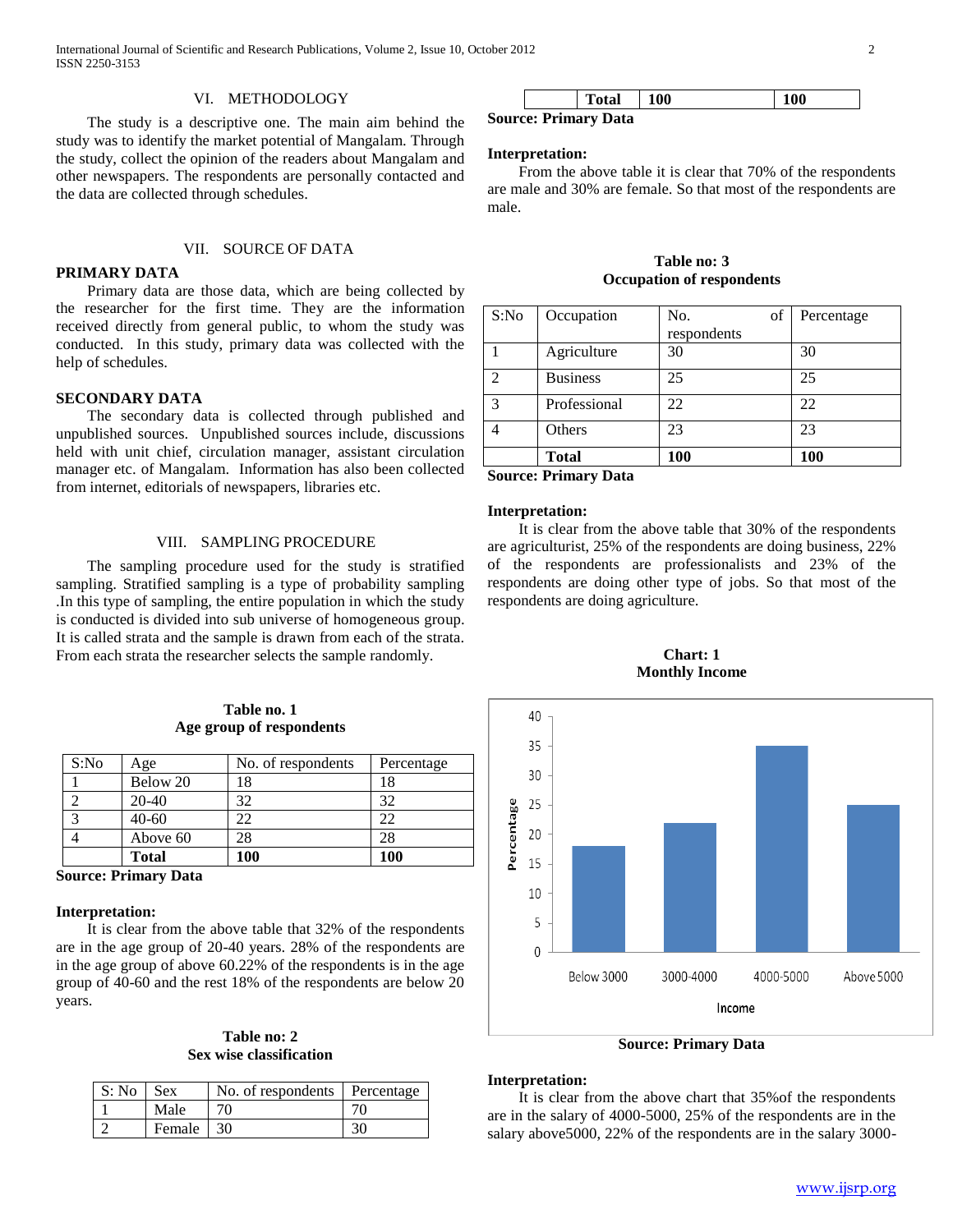4000 and the rest 18% of the respondents are in the salary below 3000. So that most of the respondents are in the income level of 4000-5000

 It is clear from the above table that 50% of the respondents know about Mangalam by self, 24% by relatives, 18% by friends and the remaining 8% by other method.

#### **Table no: 4 Do you subscribe Mangalam News paper**

**S: No** Opinion **No. of respondents Percentage**  1 | Yes | 65 | 65

|               | <b>Total</b>   | <b>100</b> | <b>100</b> |
|---------------|----------------|------------|------------|
| $\sim$<br>ے ا | N <sub>0</sub> | 35         |            |
| I J.          | 1 C D          | U          | 1 U.J      |

## **Source: Primary Data**

# **Interpretation:**

 It is clear from the above table that 65% of the respondents are the subscriber of Mangalam News paper and 35% of the respondents are not the subscriber of Mangalam News paper. So that most of the respondents are the subscriber of the Mangalam newspaper.

| Table no: 5                                      |  |
|--------------------------------------------------|--|
| What makes you to subscribe Mangalam News paper? |  |

|                | S: No Opinion        | No. of respondents Percentage |     |
|----------------|----------------------|-------------------------------|-----|
|                | Truthfulness         | 20                            | 20  |
| $\overline{2}$ | Reliability          |                               |     |
| 3              | Impartiality         | 44                            | 44  |
| 4              | No political bias 30 |                               | 30  |
|                | <b>Total</b>         | <b>100</b>                    | 100 |

**Source: Primary Data**

# **Interpretation:**

 It is clear from the above table that 20% of the respondents are subscribe Mangalam News paper due to its truthfulness ,6% of the respondents are subscribe Mangalam News paper due to its Reliability,44% due to impartiality,30% due to no political bias.

**Table no:6 How do you know about Mangalam News paper?**

|                          |              | S:No Opinion   No. of respondents   Percentage |     |
|--------------------------|--------------|------------------------------------------------|-----|
|                          | Self         | 50                                             | 50  |
| $\overline{\mathcal{L}}$ | Relatives 24 |                                                | 24  |
| 3                        | Friends      | 18                                             | 18  |
|                          | Others       | 8                                              |     |
|                          | <b>Total</b> | 100                                            | 100 |

**Source: Primary Data**

## **Interpretation:**

**Chart: 2 What is your opinion about the quality of the News Paper?**



 **Source: Primary Data**

#### **Interpretation:**

 It is clear from the above chart that 42% of the respondents are highly satisfied with the quality of the news paper, 28% of the respondents are satisfied with the quality of news paper, 18% of the respondents are dissatisfied with the quality of the news paper, and the remaining 12% of respondents are highly dissatisfied with the quality of the paper.

#### **Table no: 7 Modes of purchase**

|                | <b>S:No Purchase Mode</b>            | No.         | of Percentage |
|----------------|--------------------------------------|-------------|---------------|
|                |                                      | respondents |               |
|                | Buy from shop                        | 16          | 16            |
| $\mathfrak{D}$ | Borrow from Neighbor                 | 18          | 18            |
| $\mathcal{R}$  | Lend it from library                 | 14          | 14            |
|                | Newspaper $ 52 $<br>Through<br>agent |             | 52            |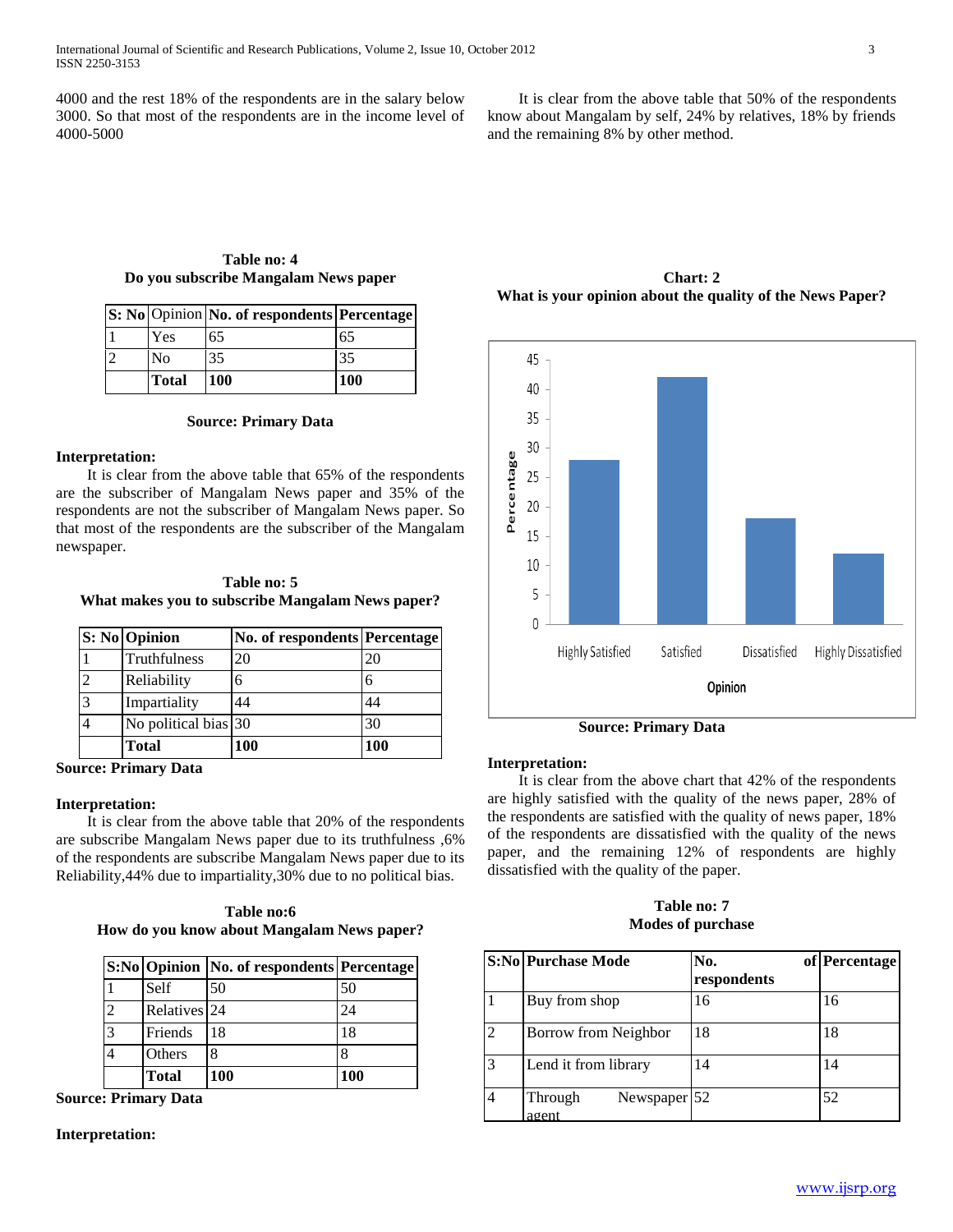| <b>Total</b>                | <b>100</b> |  |
|-----------------------------|------------|--|
| <b>Source: Primary Data</b> |            |  |

#### **Interpretation**

 It is clear from the above table that 52% of the readers through news paper agent, 18% of the readers borrow from the neighbors, 16% of the readers buy the newspaper from the shop14% readers lend it from library.

**Chart: 3 Are you willing to maintain long term relationship with Mangalam News paper?**



**Source: Primary Data**

# **Interpretation**

 It is clear from the above chart that 78% of the respondents are willing to maintain long term relationship with Mangalam newspaper and 22% of the respondents are not willing to maintain long term relationship with Mangalam newspaper

# **Chart: 4**

# **Ranking accordance to the preference of newspaper**



**Source: Primary Data**

#### **Interpretation:**

 It is clear from the above chart that 50 respondents preferred Malayalamanorama as 1<sup>st</sup> ,40 respondents ranked Mathrubhumi  $2<sup>nd</sup>$ , 44 respondents ranked Mangalam  $3<sup>rd</sup>$  and Madhyamam is ranked 4<sup>th</sup> by 48 respondents.

# **Table no: 8 Do you have any expectations related to Mangalam Newspaper**

|                | S: No Opinion No. of respondents Percentage |     |
|----------------|---------------------------------------------|-----|
| Yes            | 80                                          |     |
| N <sub>0</sub> | 20                                          |     |
| Total          | 100                                         | 100 |

**Source: Primary Data**

# **Interpretation:**

 From the table it shows that 80% of the customers have expectations related to Mangalam News paper and 20% of the customers have no expectations related to Mangalam Newspaper. So that most of the customers have the expectations related to Mangalam Newspaper.

# **Chart: 5 How do you rate Mangalam News paper?**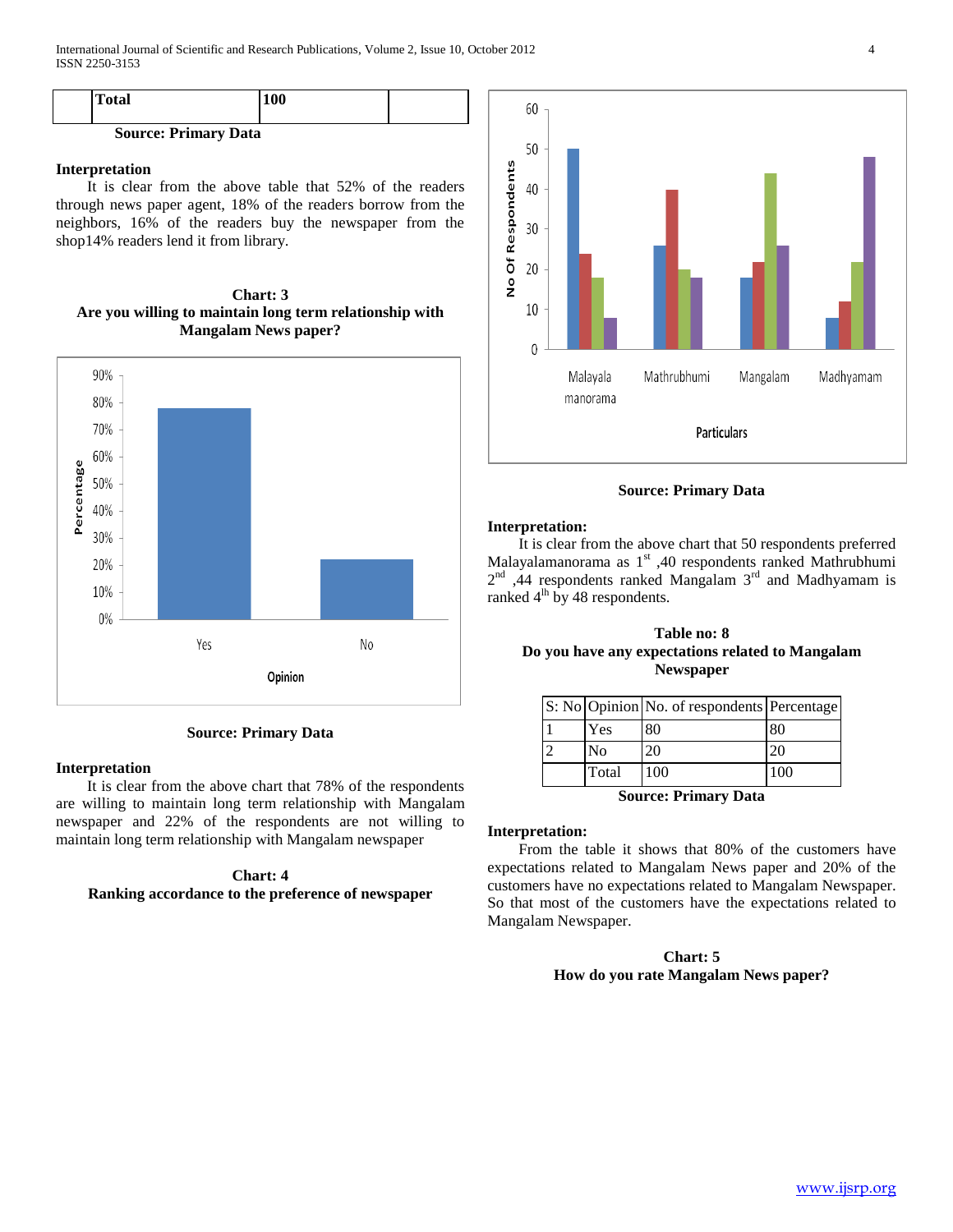

**Source: Primary Data**

#### **Interpretation:**

 The above chart shows that 44% of the customers are rate Mangalam News paper as good and 30% of the customers are rate Mangalam as average and 20% of the customers are rate Mangalam as excellent and other 6% of the customers are rate Mangalam as poor. So that most of the customers rate Mangalam as good.

**Table no: 9 Which information column is attractive?**

|                        | S:No Opinion   | No. of respondents Percentage |     |
|------------------------|----------------|-------------------------------|-----|
|                        | <b>Sports</b>  | 58                            | 58  |
| $\mathcal{D}_{\alpha}$ | Classifieds 18 |                               | 18  |
| 3                      | Education      |                               |     |
|                        | Others         | 16                            | 16  |
|                        | <b>Total</b>   | 100                           | 100 |

### **Source: Primary Data**

#### **Interpretation:**

 From the above table it is clear that 58% of the respondent's opinion is that sports column is more attractive and 18% of the respondent's opinion is that classified column is attractive and 16% of the respondent's opinion is that other information column is attractive and 8% of the respondent's opinion is that education column is attractive. So that most of the respondent's opinion is that sports column is more attractive.

# **Chart: 6 Are you satisfied with the supplement?**

# **Source: Primary Data Interpretation:**

 From the table it shows that 58% of the respondent's are not satisfied with the supplement and 42% of the respondent's are satisfied with the supplement. So that most of the respondent's are not satisfied with the supplement.

**Table no: 10 Are you satisfied with the Classified**

| S: No | Opinion | No. | of Percentage |
|-------|---------|-----|---------------|
|       | Yes     | 28  | 28            |
|       | No      |     | 70            |
|       | Total   | 100 | 100           |

## **Source: Primary Data**

#### **Interpretation:**

 From the table it shows that 72% of the respondent's are not satisfied with the classified and 28% of the respondent's are satisfied with the classified. So that most of the respondent's are not satisfied with the classified.

#### IX. FINDINGS

- 1) The determinant factor is selecting a particular newspaper and age groups of the respondents are dependent.
- 2) The kind of newspaper which read and the occupational level of respondents are dependent.
- 3) 70% of the readers are male. This explains that men community must more concentrate to promote and popularize this newspaper.
- 4) Age between 20 40 has got maximum readers coming to 32%. The maximum readership is between the age group of 20-40.
- 5) 35% of the respondents are having monthly income between 4000-5000.
- 6) 30% of the respondents are agriculturist.
- 7) 65% of the respondents are the subscriber of the Mangalam newspaper.
- 8) 44% of the respondents are subscribing Mangalam newspaper due to impartiality.
- 9) 50% of the respondents know about the Mangalam newspaper by self.
- 10) 42% of the respondents are satisfied with the quality of the newspaper.
- 11) 52% of the customers got the newspaper through newspaper agent.